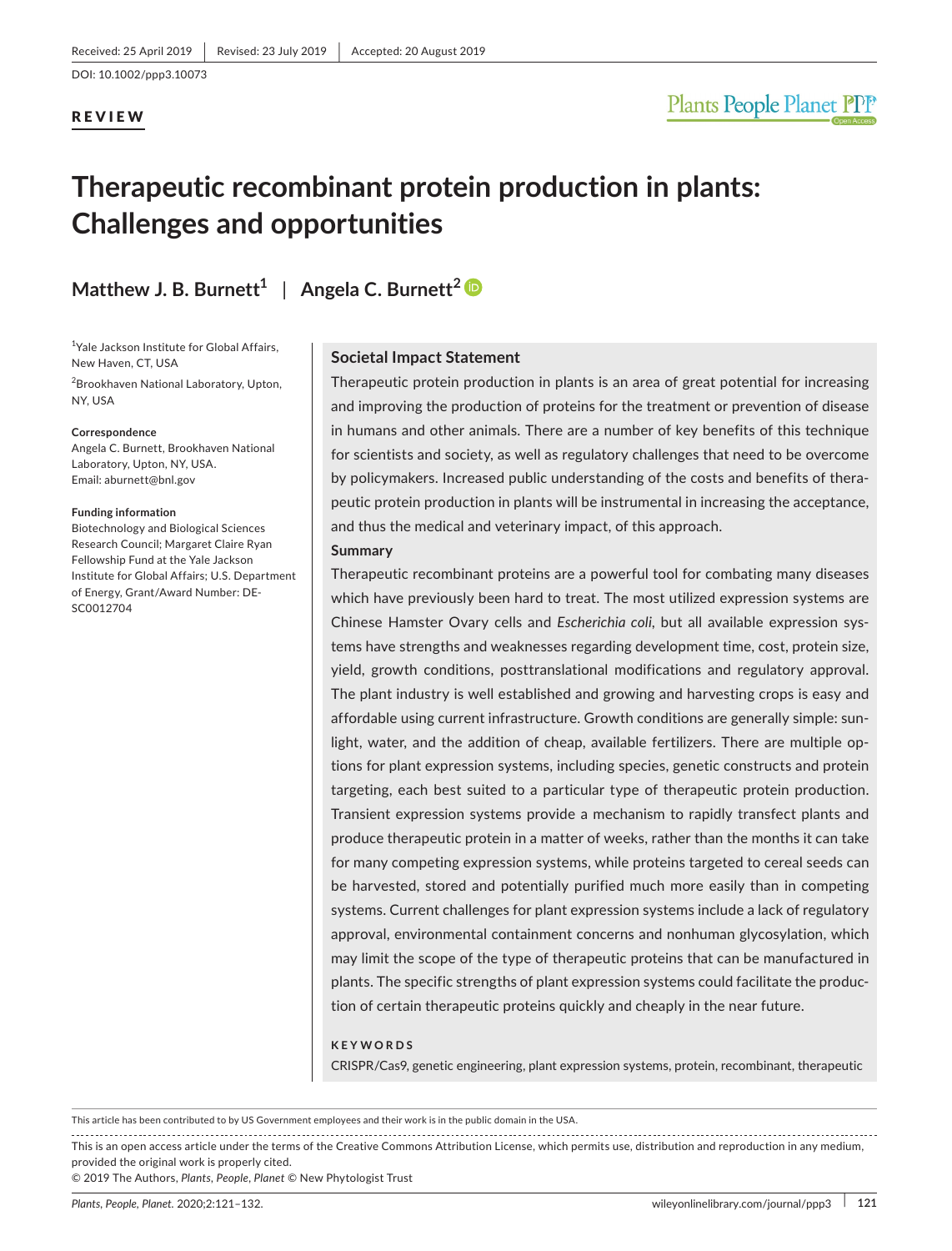#### **1** | **INTRODUCTION**

Therapeutic recombinant proteins are exogenous proteins that are expressed in a production organism and used for the treatment or prevention of disease in humans or animals. Since human insulin was first produced in *Escherichia coli* in 1982 (Kamionka, 2011; Pavlou & Reichert, 2004), therapeutic recombinant proteins have become the latest great innovation in pharmaceuticals. Since then hundreds of recombinant protein drugs have come to the market, and hundreds more are currently in development (Margolin, Chapman, Williamson, Rybicki, & Meyers, 2018; Marsian & Lomonossoff, 2016; Meyer et al., 2008; Rader, 2012; Shadid & Daniell, 2016) with the promise of treating diseases from arthritis to cancer. Unlike traditional chem‐ ically produced drugs, recombinant proteins can be very large and complex molecules with sophisticated and specific mechanisms of action. Their size and complexity make chemically synthesizing proteins incredibly difficult, so these new drugs must be produced biologically using the protein synthesis machinery found in all cells (Thomas, Deynze, & Bradford, 2002). Production using plant ex‐ pression systems is both cost-effective and scalable, representing a 'major paradigm shift' for the pharmaceutical industry (Margolin et al., 2018).

The most promising therapeutic recombinant proteins are mono‐ clonal antibodies (mAbs), originally copied from human immunoglob‐ ulin G1 (IgG1) to target epitopes with high specificity. As technology has advanced mAbs now have the potential to perform many differ‐ ent functions as therapeutic molecules. For instance, mAbs have the ability to stimulate the host immune system against a target cancer cell, can inhibit enzymes or inactivate other proteins and can mimic a signaling ligand or present an antigen (Dijk & Winkel, 2001). There are currently many other therapeutic recombinant proteins in pro‐ duction and development including hormones, growth factors, cytokines, serum proteins, enzymes, and vaccines (Margolin et al., 2018; Marsian & Lomonossoff, 2016; Rader, 2012; Shadid & Daniell, 2016).

Most therapeutic proteins are produced in either Chinese Hamster Ovary (CHO) cell cultures or *E. coli* fermentations, with a significant number also being produced in *Saccharomyces cerevisiae* and murine myeloma cells (Rader, 2008). These expression systems are the best characterized protein production platforms and each system has its own strengths and limitations. However, there are other expression systems that have not been as well utilized, which may be able to produce new therapeutic drugs or improve the production of current proteins (Table 1).

Plant cultivation technology and practice have been optimized over thousands of years to ensure high yields and low cost pro‐ duction for food and industry, and plant species have been domesticated to produce high biomass yields, have simple and robust growth requirements, and facilitate easier harvesting. Many of these improvements are relevant to the production of therapeutic molecules in plants, giving plant expression systems an advantage over other platforms, where much less time and money has been spent on optimization (with the possible exception of work in yeast fermentation).

While plants have not been used extensively to produce therapeutic protein products in the past, there is a history of genetically engineering plants to produce useful compounds (Vasil, 2008), and a wealth of knowledge in the scientific literature about genetic en‐ gineering in crop plants and tobacco in particular (Shinozaki et al., 1986; Zhang, Shanmugaraj, & Daniell, 2017; Zhang, Li, et al., 2017). Plants have been previously considered as expression systems for therapeutic recombinant proteins, and the concept is gathering steam again as scientists look to increase the efficiency of producing recombinant proteins (Kaiser, 2008; Tekoah et al., 2015).

Plants have many attractive characteristics as a recombinant protein production platform: cheap growth conditions, well-understood manufacturing practices, a high level of scalability, the ability to synthesize complex proteins, existing industry infrastructure, the potential for rapid production timescales, and a low risk of human pathogen contamination (Moustafa, Makzhoum, & Trémouillaux‐ Guiller, 2016).

In this article, we review the current status of therapeutic pro‐ tein production in plants. We firstly outline the key considerations for therapeutic protein production systems, demonstrating how plants fit into the broader picture of therapeutic protein production. Next, we describe the different tools and techniques which may be used to carry out protein production in plants. We then examine the key plant species which are commonly used in this effort, and their advantages and disadvantages for therapeutic protein production. Finally, we discuss the challenges for the field of therapeutic protein production in plants and conclude by considering what the future holds for this exciting discipline.

#### **2** | **CONSIDER ATIONS FOR THER APEUTIC PROTEIN PRODUCTION SYSTEMS**

There are a number of fundamental issues that must be considered when considering the most appropriate expression system to produce a therapeutic recombinant protein.

#### **2.1** | **Protein size**

*E. coli*, or other prokaryote cells are the expression system of choice for small proteins (<30 kDa), but struggle to produce high yields of fully formed large peptides, which are more easily produced in eukaryote systems such as plants (Demain & Vaishnav, 2009).

#### **2.2** | **Folding and solubility**

Correct folding of a therapeutic protein is essential for activity and complex proteins can require specific chaperone proteins to facili‐ tate this (High, Lecomte, Russell, Abell, & Oliver, 2000; Margolin et al., 2018). Nonmammalian cells may have difficulty producing the correct folding of human proteins, especially prokaryote cells with‐ out protein processing organelles (Sahdev, Khattar, & Saini, 2008). Additionally, some expression systems (notably *E. coli*) have issues of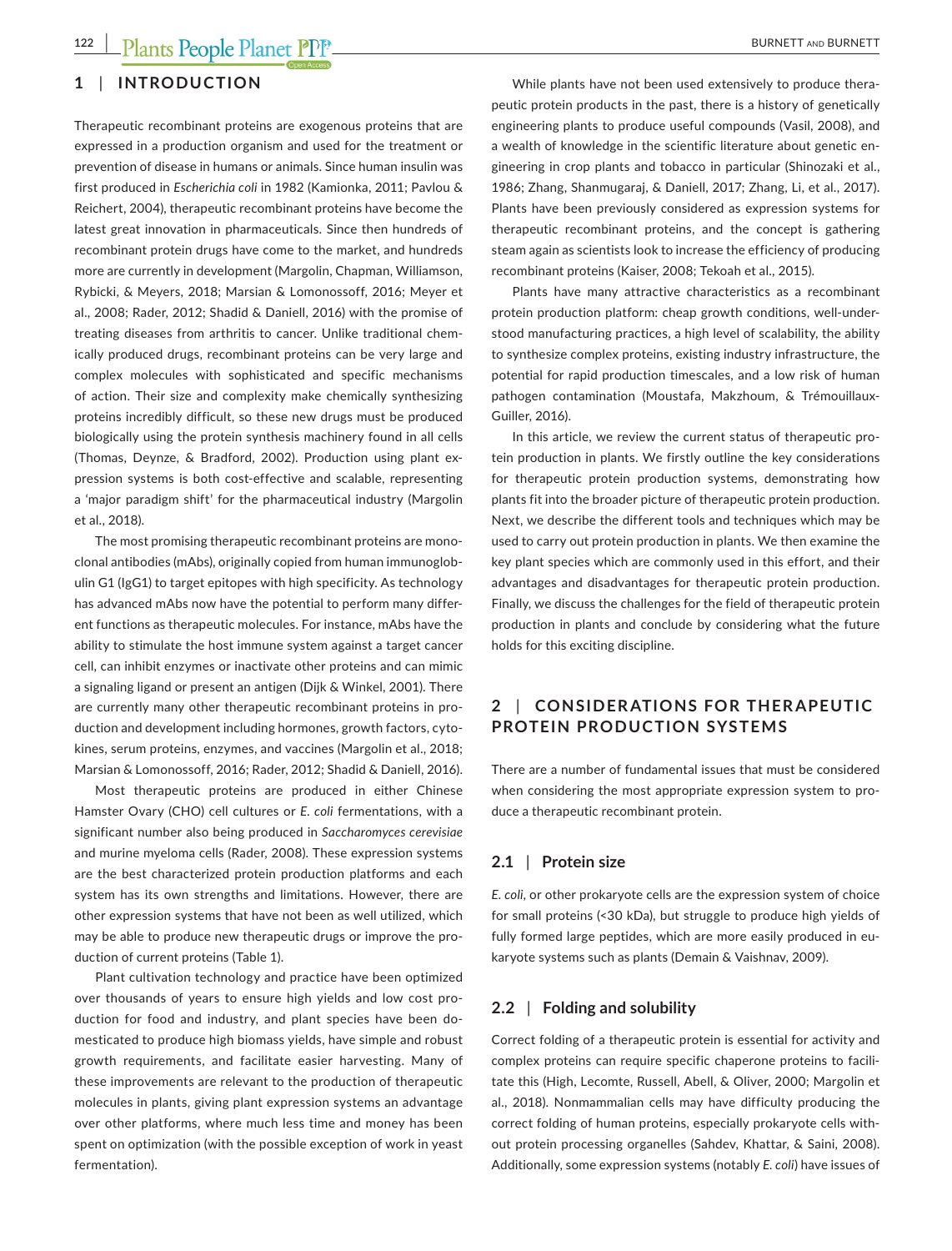#### TABLE 1 Advantages and disadvantages of current therapeutic protein expression systems

| <b>Expression system</b> | <b>Advantages</b>                                                                                                                                                                                                                                                                                                                                    | <b>Disadvantages</b>                                                                                                                                                                                                                                                              |
|--------------------------|------------------------------------------------------------------------------------------------------------------------------------------------------------------------------------------------------------------------------------------------------------------------------------------------------------------------------------------------------|-----------------------------------------------------------------------------------------------------------------------------------------------------------------------------------------------------------------------------------------------------------------------------------|
| <b>Bacterial</b>         | - Well characterized cell lines<br>Simple and cheap growth conditions<br>- Optimized growth procedures<br>Scalable<br>- Amenable to genetic engineering<br>- Very short production timescale<br>- Existing regulatory approval                                                                                                                       | - Nonhuman glycosylation profile<br>Large (>30kDa) protein mis-folding and<br>export issues                                                                                                                                                                                       |
| Insect                   | - High protein expression levels<br>- Scalable<br>- Ability to produce complex eukaryotic proteins with correct fold-<br>ing/solubility/posttranslational modification<br>- Existing regulatory approval                                                                                                                                             | Nonhuman glycosylation containing im-<br>munogenic sugars<br>- Unwanted posttranslational modifications                                                                                                                                                                           |
| Mammalian cell           | - Correct posttranslational modifications<br>- High yields<br>- Many current products give precedent to regulatory bodies<br>- Active research and industry funding<br>- Existing regulatory approval                                                                                                                                                | - Complex growth requirements raise costs<br>Complex cells hinder engineering and<br>understanding<br>- Heterologous product<br>Higher risk of human pathogen<br>$\blacksquare$<br>contamination<br>Unstable cell lines<br>- Long production timescale<br>- Difficult to scale-up |
| Plant                    | - Maximum scale-up possibility<br>- Low growth costs<br>- Can produce complex proteins<br>- Low risk of contamination with human pathogens<br>- Optimized growth procedures                                                                                                                                                                          | - Non-human glycosylation containing im-<br>munogenic sugars<br>Lacks regulatory approval                                                                                                                                                                                         |
| Whole animal             | - Massive scaling up potential<br>- Correct posttranslational modifications<br>Easy harvesting<br>- Optimized farming techniques<br>Stable cell lines<br>- Low cost production<br>- Existing regulatory approval                                                                                                                                     | Difficult and laborious to create trans-<br>genic organism<br>Long production timescale<br>Regulatory and ethical issues<br>Poorly characterized recombinant protein<br>production system<br>Low control                                                                          |
| Yeast/filamentous fungi  | - Simple and cheap growth conditions<br>- Fast growth to high density<br>- Well characterized cell lines<br>- Optimized growth procedures<br>- Scalable<br>- Moderately amenable to genetic engineering<br>- Correct protein folding and processing<br>- Short production timescale<br>- Stable production strains<br>- Existing regulatory approval | Nonhuman glycosylation containing im-<br>munogenic sugars                                                                                                                                                                                                                         |

*Note:* Information sourced from Collares, Bongalhardo, Deschamps, & Moreira, 2005; Demain & Vaishnav, 2009; Ghaderi et al., 2012; Gomes et al., 2019; Lagassé et al., 2017; Ma et al., 2003; Verma et al., 1998; Walsh, 2010.

insoluble protein accumulation when the product is overexpressed (Verma, Boleti, & George, 1998).

#### **2.3** | **Posttranslational modification**

After translation, many proteins are modified and these modifica‐ tions may include the formation of covalent bonds, as in the case of disulphide bridges, or the addition of carbohydrate molecules in a process known as glycosylation (Box 1). Most of these posttranslational modification (PTM) mechanisms are conserved across eukaryotes and prokaryotes, but glycosylation mechanisms can

differ even between species. Many secretory human proteins are glycosylated which can be essential for protein function affecting serum half-life, immunogenicity, effector function, and solubility (Lim et al., 2010; Sethuraman & Stadheim, 2006). This raises a problem for expression systems based on nonhuman cells, there‐ fore glycosylation is a major concern for every expression system (Box 1, Table 1). The capacity of plants to carry out glycosylation is an advantage over prokaryotic expression systems; and even in insect and yeast cells, glycosylation capacity is limited (Marsian & Lomonossoff, 2016). Glycoengineering in all of the available systems aims to increase the production of human‐like glycosylation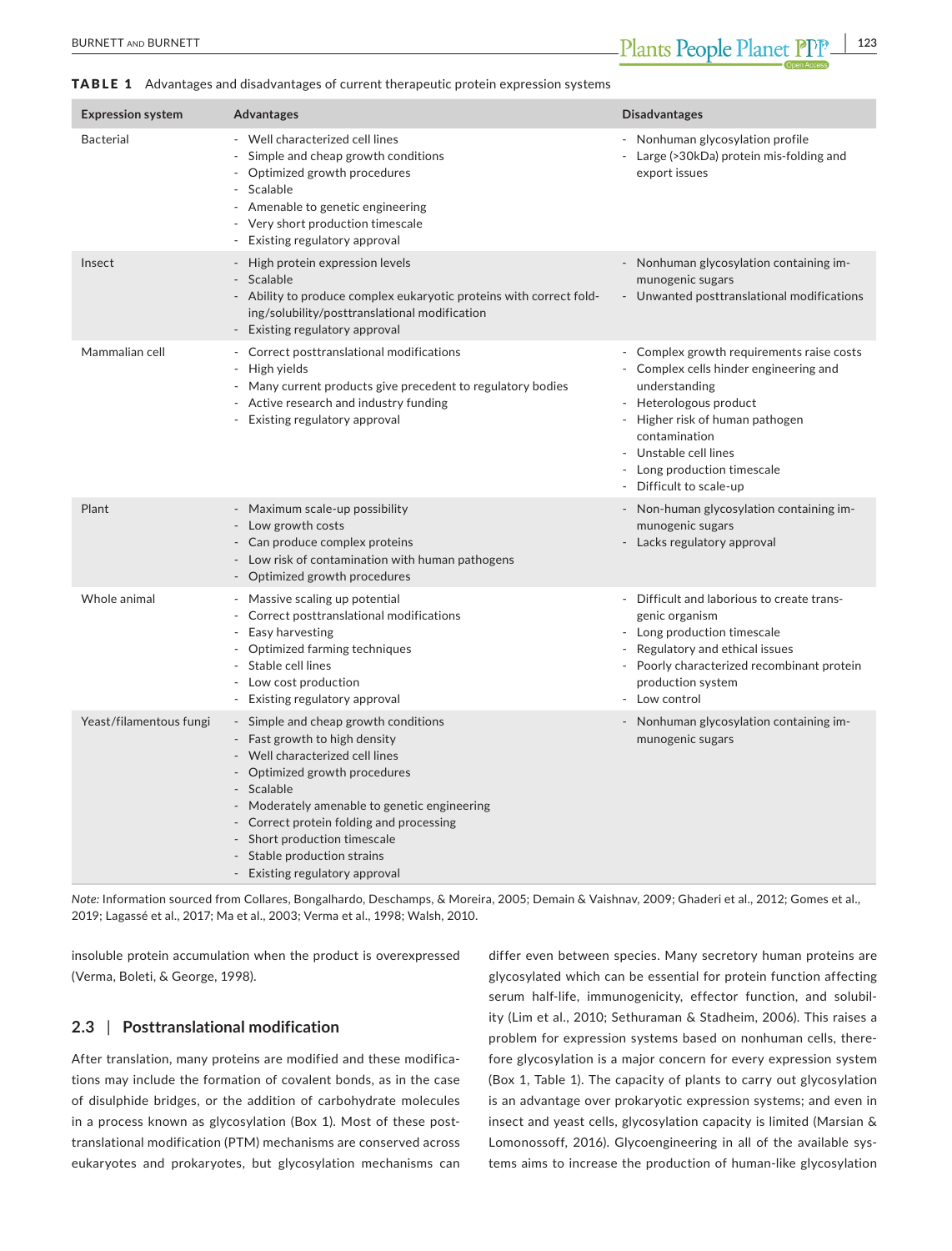#### Box 1. Nonhuman glycosylation profiles

Each expression system faces its own glycosylation challenges. *Escherichia coli* does not possess any native glycosylation ma‐ chinery and when engineered to express a *Campylobacter jejuni* glycosylation system can only glycosylate fully folded proteins (Kowarik et al., 2006), although this can be overcome in some cases using chemical modification (e.g., PEGylation) (DeFrees et al., 2006). Yeast expression systems can glycosylate, but glycan molecules have a much higher proportion of mannose residues than human glycans and often lack fucose and terminal sialic acid residues, reducing the half‐life in patients (Ghaderi, Zhang, Hurtado‐Ziola, & Varki, 2012; Walsh, 2010). Insect cells add paucimannosidic glycans, which are not found in humans. Plants exhibit a range of different glycosylation mechanisms which lack certain sugars, including terminal sialic acid residues, and often include  $\beta$ 1-2xylose and  $\alpha$ 1-3fucose residues, which elicit an immune response when introduced intravenously (Gomord, Chamberlain, Jefferis, & Faye, 2005; Gomord et al., 2010; Walsh, 2010). Even mammalian (nonhuman) expression systems do not exactly mimic human glycosylation, adding Gala1‐3Gal (alpha‐Gal) and N‐glycolylneuraminic acid (Neu5Gc) residues, which cause rapid clearance of the protein from the bloodstream (Varki, 2009). Homogeneity is a desirable char‐ acteristic of any therapeutic molecule, and consistent glyco‐ sylation profiles are a challenge for mammalian cell expression systems in particular (Sethuraman & Stadheim, 2006).

profiles in recombinant proteins, and the success of this work may determine the success of individual expression systems in the future (Montero‐Morales & Steinkellner, 2018; Sethuraman & Stadheim, 2006).

#### **2.4** | **Safety**

As mentioned above, nonhuman PTMs can cause an immune re‐ sponse against the therapeutic protein, and some expression systems have a risk of introducing other contaminants into the drug. Mammalian expression systems have a higher risk of transfer‐ ring pathogens (e.g., viruses or prions) to the patient (Lico, Santi, Twyman, Pezzotti, & Avesani, 2012). Bacterial expression systems risk introducing toxins such as O‐antigen (Fischer & Emans, 2000). Plant systems generally avoid both of these pitfalls. These risks must be addressed with purification procedures, adding to the cost of downstream processing.

#### **2.5** | **Genetic engineering**

All of the expression systems require the use of transgenic organisms/cell lines, so the ease and stability of performing genetic

engineering is particularly relevant. Expression systems that are well characterized and have many genetic tools, such as expression vectors and strong promoters optimized for use in that specific sys‐ tem, will have an advantage. Producing a transgenic *E. coli* is much easier (Verma et al., 1998) than producing a transgenic goat be‐ cause of the complexity of the goat's genome and because genetic manipulation is well understood in *E. coli*. CHO cells, *S. cerevisiae,* and *E. coli* are the best understood and therefore the most used expression systems. Using a well-characterized system reduces development time and increases the predictability of the produc‐ tion process. Even CHO cells, a well characterized mammalian cell type, rely on essentially random integration of expression cas‐ settes (Barnes, Bentley, & Dickson, 2003; Manivasakam, Aubrecht, Sidhom, & Schiestl, 2001), and in these less controlled genetic engineering approaches detailed screening is the key to creating productive strains. Another consideration is the genetic stability of an expression system (Barnes et al., 2003), which determines how long the system will continue to produce the target protein at the original level and specificity. Plant expression systems are relatively easy to manipulate genetically, and transgenes are generally more stable than in bacterial systems.

#### **2.6** | **Yield**

The maximum yield of each system is a major consideration. It is obviously beneficial to get the highest yield of correctly folded and posttranslationally modified protein from an expression system, but this is particularly important with regard to downstream processing, which becomes significantly more expensive when purifying protein from a more dilute mixture. The type of cell used to produce the therapeutic protein will also affect the purification procedures used in downstream processing, affecting the overall yield and cost of processing (Kozlowski & Swann, 2006).

#### **2.7** | **Growth conditions and rate**

The growth rate will significantly affect the productivity of each system as production is usually run in a batch process. A faster growth rate will allow more batches over a set time. The specific growth requirements also affect the cost of a process, some cell types, for example, yeast or bacteria, can be grown to a high con‐ centration on a cheap, simple media, while others, such as mamma‐ lian cells, require very complex and expensive media for optimum growth.

With great variation between expression systems, and the large number of different therapeutic recombinant proteins, it is unlikely that there is a 'one system fits all' solution to producing affordable protein drugs. In the same way that smaller proteins are currently produced in *E. coli* and larger proteins requiring human-like posttranslational modifications are produced in CHO cells, different sys‐ tems are likely to prove to be the most effective expression systems for different proteins. Plants may prove to be the ideal in‐between system, able to produce larger therapeutic proteins than bacteria,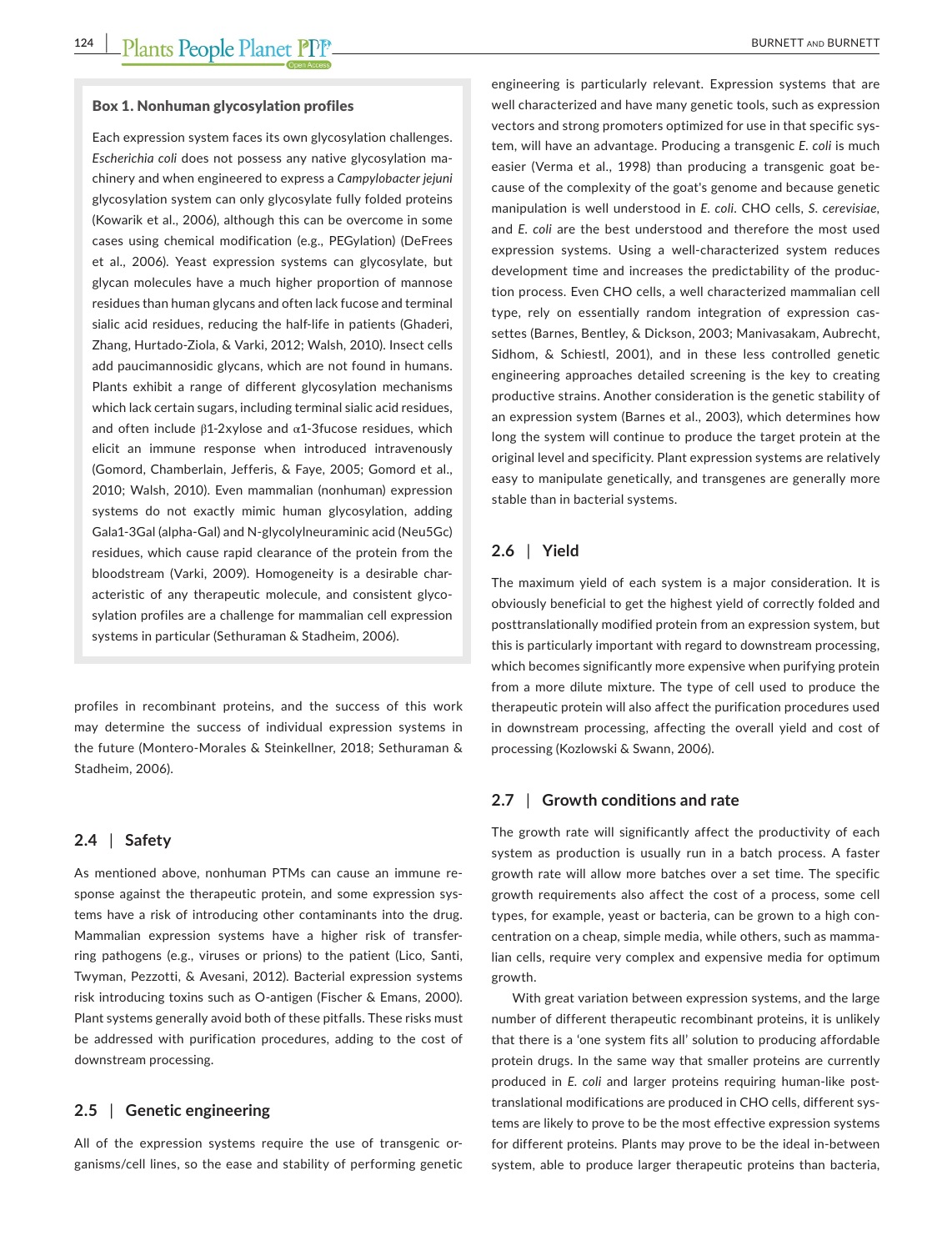while being more scalable and cost-effective than mammalian cell systems, as well as reducing the risk of pathogens and toxic contam‐ inants compared to both systems.

#### **3** | **TOOL S AND TECHNIQUES FOR PROTEIN PRODUCTION IN PLANTS**

There is a wide range of options available when choosing a plant expression system, ranging from the choice of expression vector and pro‐ moter to the type of plant that will be used. These options can generate huge differences in yield, protein storage capacity, ease of harvest, and posttranslational modification and must be chosen carefully to suit the requirements for the production of each specific recombinant protein.

#### **3.1** | **Expression types**

Optimal yield of recombinant protein relies on a controlled, high level of transcription, translation, correct folding, targeting, and protein sta‐ bility (Ma, Drake, & Christou, 2003). The keys to high levels of tran‐ scription are the regulatory genetic elements, the most important of which in plants are the promoter and the polyadenylation site.

#### **3.1.1** | **Nuclear expression**

The basic expression system incorporating transgenes into the nuclear genome of a plant, nuclear expression is the conventional method of genetically engineering plants (Figure 1). Nuclear expression involves transcription in the nucleus and translation in the cytoplasm. It involves the expression of a foreign antigen from the nuclear genome, introduced into the plant using either *Agrobacterium tumefaciens*‐mediated transformation or biolistic gene gun‐mediated transformation; signal peptides are used to tar‐ get proteins for secretion or organellar storage (Shadid & Daniell, 2016). This is the simplest and most widely used method of geneti‐ cally modifying crops. Disadvantages of this system include gene silencing, risk of transgene contamination through reproductive tissues, and low expression levels (Shadid & Daniell, 2016). A further disadvantage is the need for time‐consuming genetic manipulation procedures requiring backcrosses and plant breeding for the expression of multiple genes and random integration of genes which can adversely affect expression. This could be overcome by novel gene editing techniques such as CRISPR‐Cas9 (Gomes, Oliveira, Vieira, & Duque, 2019; Jaganathan, Ramasamy, Sellamuthu, Jayabalan, & Venkataraman, 2018; Miki, Zhang, Zeng, Feng, & Zhu,



FIGURE 1 Simplified plant cell diagram showing localization and features of transient (yellow), nuclear (purple) and chloroplast (green) expression systems. For clarity, size of transient vectors and chloroplasts have been exaggerated, and additional organelles have been omitted from the diagram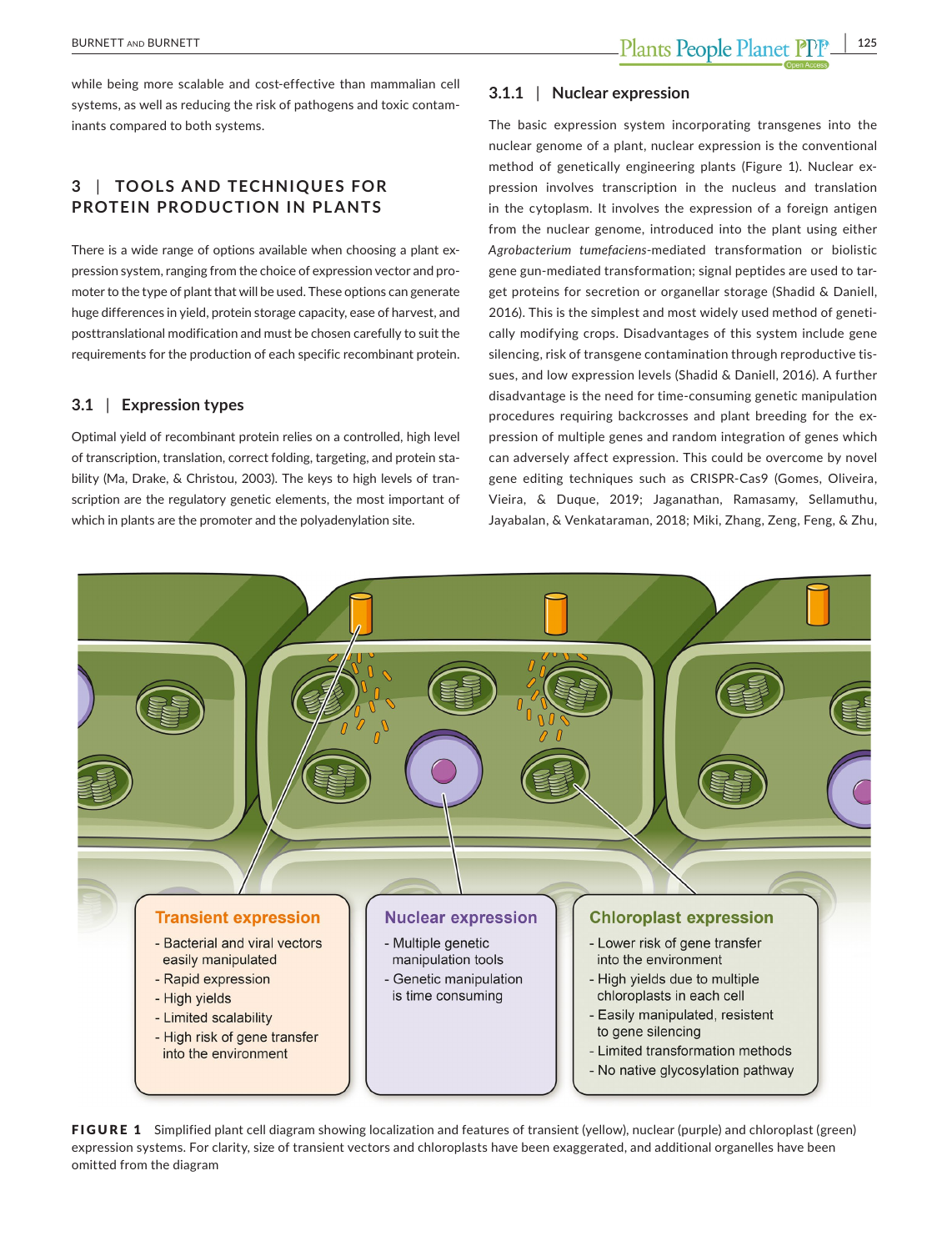2018). This system, a component of immunity in bacteria, uses clustered regularly interspaced short palindromic repeats (CRISPR) alongside the prokaryotic‐traceable RNA‐guided nuclease Cas9, to precisely edit the genome, and has been applied in both prokary‐ otes and eukaryotes as a mechanism of genome editing. CRISPR/ Cas9 requires co-transformation of two vectors, which give rise to a crRNA and a tracRNA; these form a two‐RNA structure and in‐ tegrate to form one transcript, the sgRNA, which guides the Cas9 endonucleases to the target DNA sequences (Wang et al., 2018). CRISPR/Cas9 is highly efficient and highly robust, for example when compared to zinc finger nucleases and transcription activator‐like effector nucleases, and is site‐specific. A recent study in cotton showed no off-target editing and reported genome editing with an efficiency of 66.7%–100% at each of multiple sites (Wang et al., 2018); off-target mutations seem to occur more frequently in human cells than in plant cells. The most popular promoter for use in dicots is the CaMV 35S from the cauliflower mosaic virus (Ma et al., 2003), a strong constitutive promoter which can be boosted by duplicating the enhancer region (Kay, Chan, Daly, & McPherson, 1987). Alternative promoters such as the maize ubiquitin‐1 pro‐ moter are used effectively in monocots (Ma et al., 2003; Twyman, Stoger, Schillberg, Christou, & Fischer, 2003). A variety of polyade‐ nylation sequences can be used, the *Agrobacterium tumefaciens nos* gene, the pea *ssu* gene and the cauliflower mosaic virus 35S tran‐ script being popular examples. Polyadenylation is one of the major factors determining expression levels, and is important for export of mRNA from the nucleus and subsequent translation, as well as being a key element of mRNA stability (Ma et al., 2003). Strong, constitutive promoters may give a high overall protein yield, but more nuanced approaches are being explored, as documented in the literature (Ma et al., 2003; Twyman et al., 2003). Tissue‐specific promoters, such as those expressed in cereal seeds, target the pro‐ tein production to certain tissues allowing easier harvesting of the product and avoiding toxicity in the parent plant which may inhibit growth (Twyman et al., 2003). In fact, with the discovery of a nec‐ tary promoter, work has been done to express proteins in the nec‐ tar of a flower, which can be harvested by bees and concentrated into honey (Breithaupt, 1999). Honey has the multiple advantages of concentrating the protein and being made up of almost exclu‐ sively sugar, greatly easing the purification process. Honey also has natural preservative properties, increasing the shelf‐life of the pro‐ tein (Breithaupt, 1999). Inducible promoters have also been used to initiate protein production just before, or after harvest, again, to avoid the growth limiting effects of recombinant protein over‐ex‐ pression (Twyman et al., 2003).

#### **3.1.2** | **Chloroplast expression**

Chloroplast expression involves the introduction of a transgene into the chloroplast genome using a particle gun. Transforming a recombinant gene into the chloroplast genome has a number of ad‐ vantages over nuclear transformation (Figure 1). The chloroplast genome is more easily manipulated—if the chloroplast genome has been sequenced, a transgene cassette can be created to insert foreign genes into a spacer region between functional chloroplast genes, using two known flanking sequences in the chloroplast ge‐ nome, via homologous recombination (Daniell, Lin, Yu, & Chang, 2016; Daniell, Streatfield, Streatfield, & Wycoff, 2001). This pre‐ cise targeting avoids placing the gene into a part of the genome which is poorly transcribed, ensuring a high level of expression. Additionally, gene silencing has not been documented using this method. Transformation into the chloroplast genome is more dif‐ ficult than transformation into the nuclear genome due to the dou‐ ble membrane barrier found around the chloroplast and the lack of any virus known to infect the chloroplast. However, effective transformation has been achieved using the gene gun method bombarding young plant tissue with gold or tungsten particles coated with DNA (Verma, Samson, Koya, & Daniell, 2008). Since there are thousands of copies of the chloroplast genome in each leaf cell, very high yields (over 70% of the total soluble protein in plant leaves) have been achieved using chloroplast expression (Daniell et al., 2016) as the method allows a high gene copy num‐ ber per cell (Ma et al., 2003; Shadid & Daniell, 2016). Chloroplast expression has the added benefit of reducing the risk of genes leaching into the environment as chloroplast genes are maternally inherited in most crop plants, and expression in the chloroplasts allows harvest before the appearance of any reproductive struc‐ tures ensuring "total biological containment of transgenes" (Verma et al., 2008). Glycosylation does not occur in chloroplasts, which allows the production of therapeutic proteins completely free of glycosylation (Verma et al., 2008). This removes a source of immu‐ nogenicity but also limits the ability to produce some therapeutic proteins such as antibodies which require glycosylation to function. Conversely the lack of a glycosylation pathway provides a glyco‐ engineering opportunity, with a "clean slate" to engineer a custom glycosylation mechanism in chloroplasts without the need to alter or interfere with host glycosylation pathways which may be essen‐ tial for cell viability. The current chloroplast expression system is best suited to proteins which do not require significant posttrans‐ lational modification and a number of vaccines and human proteins have been produced using this method including cholera toxin B (Daniell, Lee, Lee, Panchal, & Wiebe, 2001), tetanus toxin fragment c (Tregoning, 2003), anthrax protective antigen (Watson, Koya, Leppla, & Daniell, 2004), human serum albumin (Fernández‐San Millán, Mingo‐Castel, Miller, & Daniell, 2003), and human somato‐ tropin (Staub et al., 2000); further viral and bacterial antigens that have been expressed in the chloroplast genome are summarized by Shadid and Daniell (2016).

Transgenes are commonly integrated between the *trnl‐trnA* genes in the *rrn* operon, as this is a transcriptionally active region that offers very high levels of gene expression. Commonly used sequences in plasmid gene vectors include the bacteriophage T7 gene 10 as a 5' untranslated region to enhance ribosome binding, the use of a 3' untranslated region to ensure transcript stability, and the use of a chloroplast promoter such as *psbA* (Daniell & Jin, 2015).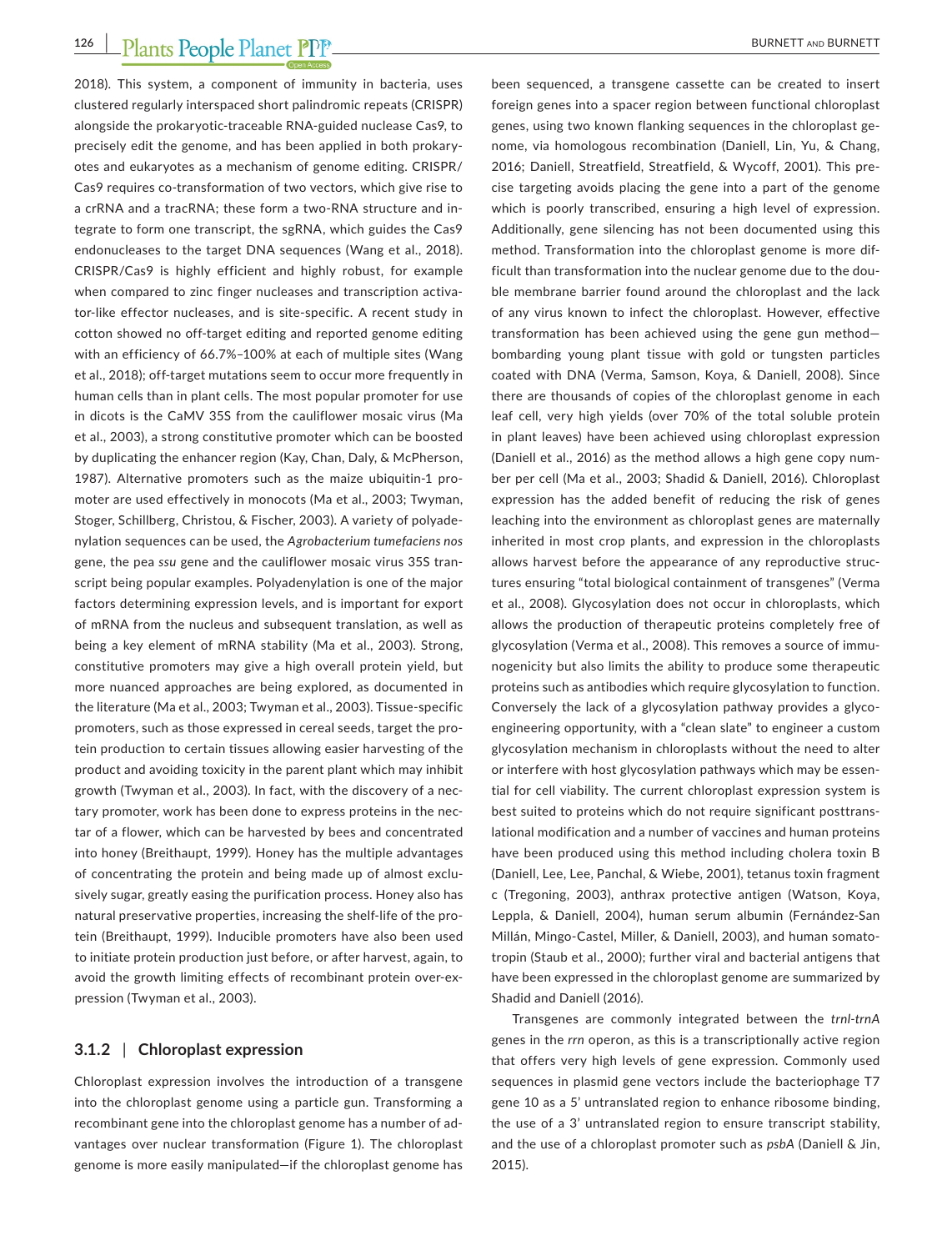#### **3.1.3** | **Transient expression**

Transient expression (Figure 1) allows the rapid production of re‐ combinant proteins, drastically reducing the development time of the expression system. This can be used to test genetic constructs and for rapid sampling of recombinant proteins for functional analy‐ sis (Twyman et al., 2003). Transient expression also has the potential to be used for the production of large amounts of protein as a main‐ stream production platform, but ultimately has limited scaling up po‐ tential compared with transgenic plants (Vaquero et al., 2002). The rapidity of the system nevertheless provides the potential for a rapid response, for example, in response to a pandemic, since the need for full transformation is eliminated (Marsian & Lomonossoff, 2016). For example, purified end product of an influenza vaccine was produced just three weeks after the sequence was received by Medicago, a company specialized in plant‐based transient expression systems (D'Aoust et al., 2010). There are two established transient expression methods. In the first of these, plant viruses such at the tobacco mo‐ saic virus are used to introduce the transgene into an infected plant (Shih & Doran, 2009), but there is a risk of the viral vector infecting plants in the ecosystem. The second method involves *Agrobacterium* mediated transient gene expression introducing T‐DNA into plant cells for high level and high efficiency expression (Kapila, Rycke, Montagu, & Angenon, 1997). Transient expression using this system is much more efficient than that of integrated genes, reported to be at least 1,000 fold higher (Janssen & Gardner, 1990) with yields reported at up to 1.5 g of antibody per kg of leaf (fresh weight) (Vézina et al., 2009). *Agrobacterium‐*mediated transient expression (Agroinfiltration), has the benefit of reaching a very high percentage of cells in a treated tissue (Obembe, Popoola, Leelavathi, & Reddy, 2011), whereas viral infection can be limited to the outer layer of cells. Magnifection is a combination of the two transient expres‐ sion methods developed by Icon Genetics, using *Agrobacterium* to deliver viral vectors (Obembe et al., 2011). Magnifection not only increases infectivity and therefore coverage of the plant, but also increases yield and allows the co-expression of multiple proteins required for the assembly of hetero-oligomeric proteins (Giritch et al., 2006). An example of the utility of transient expression in plants using *Agrobacterium*‐mediated transformation is the expression of viral coat proteins, which assemble into virus‐like particles (VLPs). VLPs do not contain infectious genomic material, so they are con‐ sidered safe, yet they are similar enough to virus particles to suc‐ cessfully elicit an immune response (Marsian & Lomonossoff, 2016). The safety of these particles is a major advantage over traditional vaccine production-relying on attenuated or inactivated pathogens carries an inherent risk of incomplete attenuation or inactiva‐ tion. Hepatitis B VLPs were one of the first particles to be produced using transient expression in plants, and a wide variety of VLPs have since been produced in plants, giving a positive immune response in animal models. For example, bovine papillomavirus VLPs expressed in *Nicotiana benthamiana* successfully elicited a positive immune re‐ sponse in rabbits (Love et al., 2012). In addition to immunity, VLPs could also be used for drug delivery (Marsian & Lomonossoff, 2016).

 **BURNETT AND BURNETT 127** 

eVLPS (RNA‐free, empty VLPs) are being developed for various ap‐ plications including cell‐specific drug targeting (Wen et al., 2012). Successful VLP production may partly depend on ensuring acid‐ and thermostability, for both function and storage purposes; recent work has shown that site-directed mutagenesis used to introduce amino acid substitutions increasing acid–and thermostability increased the stability and yield of VLPs engineered in *Nicotiana benthamiana* leaves (Veerapen, Zyl, Rybickia, & Meyersa, 2018).

#### **3.1.4** | **Suspension cells**

Suspension cell cultures have the same advantages of sterility, containment, and well‐defined downstream processing procedures which other cell culture expression systems possess, but lose many of the aspects of plant expression systems that make them attractive including the huge scaling up potential (Twyman et al., 2003). The ability to use low cost defined growth media is an advantage over mammalian cell culture, but therapeutic protein production using plant cells in suspension offers few advantages over a yeast or insect expression system.

#### **3.2** | **Production species**

#### **3.2.1** | **Tobacco**

The molecular biology workhorse of the plant world, tobacco is the most widely used species for the production of recombinant pro‐ teins in the laboratory (Ma et al., 2003). Benefits of using tobacco include a high biomass yield of "more than 100,000 kg per hectare for close-cropped tobacco" (Ma et al., 2003), and rapid scale up potential due to a huge seed production capacity. Protein storage in the leaves is not particularly stable and the product is vulnerable to degradation, so the leaves must be frozen or dried for storage or the protein extracted soon after expression. Tobacco tissues usually contain phenols and toxic alkaloids which have implications for downstream processing.

#### **3.2.2** | **Cereals**

Cereal seeds are excellent protein storage devices equipped with protein storage vesicles and a dry intercellular environment, reducing protease activity and the rate of nonenzymatic hydrolysis. Maize has the highest biomass yield among food crops (Obembe et al., 2011) and has already been used in the production of avidin (Hood et al., 1997), bovine trypsin and recombinant antibodies to name a few (Ma et al., 2003). Dry cereal seeds such as those from rice and wheat have the advantage of high protein stability, allowing storage at room temperature for a matter of months without significant loss of activity (Stöger et al., 2000); additionally, rice is self-fertilizing, reducing the risk of transgenes being transferred to other plants (Rybicki, 2010). Food crops also present the opportunity to admin‐ ister oral vaccines produced in the crop by feeding them to patients with minimal processing (Margolin et al., 2018). Coupled with the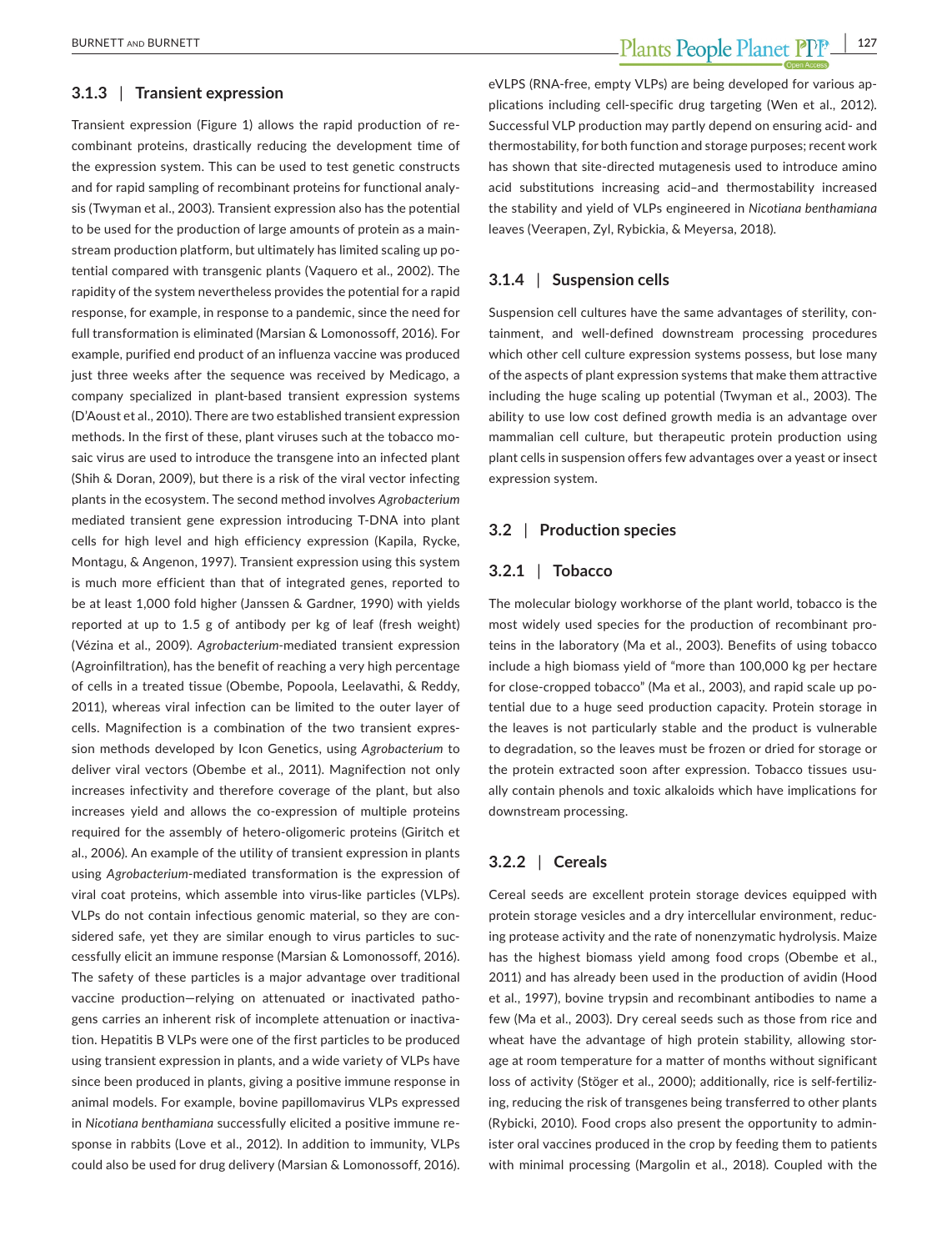stability of proteins in seeds, this presents an extremely attractive opportunity to reduce the cost and distribution issues faced by con‐ ventional vaccines (Stöger et al., 2000). However, with strict regula‐ tory requirements, it is unlikely that an edible plant vaccine could be used in humans without a level of processing and formulation to homogenize the product and make sure the correct dose and potency was reproducible in all products (Rybicki, 2010). The concept of producing vaccines in food crops has lost favor in recent years after two incidents in the USA where transgenic plant material contaminated wild-type food crops. These incidents have resulted in a tightening of regulations and a reduced interest from drug companies to pursue the production of vaccines in edible crops (Rybicki, 2010) although edible vaccines against *E. coli*, produced by potato and maize, have reached phase I clinical trials (Shadid & Daniell, 2016).

#### **3.2.3** | **Legumes**

Therapeutic protein production has been documented in legumes such as soybean, pea, and alfalfa. Legumes have the advantage of fixing atmospheric nitrogen, removing the nitrogen requirement in their fertilizer, and therefore reducing cultivation cost. However, these plants do have lower leaf biomass than tobacco (Ma et al., 2003). Grain legumes such as peas have high protein content in their seeds, and are being developed as expression systems (Perrin et al., 2000).

#### **3.2.4** | **Fruits and vegetables**

A number of fruit and vegetable crops have been used to produce therapeutic recombinant proteins, including lettuce, tomato, and most frequently, potato. Like for cereals, a great advantage of these systems is that the protein could be delivered orally with minimal processing, although as mentioned previously guaranteeing the dose and quality is a challenge (Daniell, Kulis, & Herzog, 2019; Ma et al., 2003; Marsian & Lomonossoff, 2016; Rybicki, 2010).

#### **4** | CHALLENGES FACED BY PLANT **EXPRESSION SYSTEMS**

As attractive as plants may seem as therapeutic protein expression systems, there are a number of challenges that must be overcome be‐ fore they can be widely adopted.

#### **4.1** | **Environmental contamination**

Perhaps the biggest challenge facing protein expression in plants are the concerns around genetically modified (GM) crops. Major con‐ cerns include the spread of recombinant genes through seed disper‐ sal, pollen dispersal, viral transfer or horizontal transfer; therapeutic proteins getting into the food supply of humans or animals; and adverse effects on organisms in the environment (Ma et al., 2003; Obembe et al., 2011). In recent years, USDA legislation has reacted

to incidents of transgenic plants being found in food crops (Kaiser, 2008; Ma et al., 2003; Rybicki, 2010). There are a number of strate‐ gies that can be used to ease these concerns including geographi‐ cal containment, using different planting seasons than those of local food crops, the use of male sterility in GM plant strains, using the chloroplast expression system (Lau & Sun, 2009), the use of induc‐ ible promoters, producing easily identified plant varieties (e.g., white tomatoes) (Ma et al., 2003), using self‐pollinating species, producing nongerminating seeds (Obembe et al., 2011), and producing inac‐ tive fusion proteins that are activated by postpurification processing (Daniell, Streatfield, et al., 2001). Growing crops inside appropriately managed greenhouses, hydroponic growth rooms or using cell sus‐ pension cultures can provide an effective and economical means of containing GM plant material (Ma et al., 2003; Obembe et al., 2011; Su et al., 2015).

#### **4.2** | **Regulatory approval**

As promising as this technology may be, drug companies are un‐ willing to risk the huge sums of money required to get a new prod‐ uct approved by the large drug approval administrations if there is already a proven alternative expression system with regulatory approval (Rybicki, 2010). This economic constraint has a stagnat‐ ing effect on the pharmaceutical industry, limiting the scale of pro‐ gress and the development of new drug production technologies. Unfortunately this situation is unavoidable because of the high level of confidence that is needed in any therapeutic molecule to be used in humans. The production of animal vaccines in plants is making faster progress, as there are fewer regulatory hurdles (Rybicki, 2010); this could provide a proof‐of‐concept for the pro‐ duction of human vaccines in plants, demonstrating the value of the expression system to produce effective therapeutic proteins cost effectively. A large advantage which plant expression systems have over conventional therapeutic protein production platforms is the ability to produce protein rapidly, going from gene sequence to grams of protein in under a month using transient expression techniques (Rybicki, 2010). This is preferable to the current in‐ fluenza vaccine production system using eggs which 'does not provide sufficient capacity and adequate speed to satisfy global needs to combat newly emerging strains, seasonal or potentially pandemic' (Shoji et al., 2011). This provides a significant advan‐ tage over conventional methods of responding to rapidly emerging disease strains, as was shown in 2014 when an Ebola treatment was produced at short notice in *Nicotiana benthamiana* using a transient expression system (Gomes et al., 2019). This is an oppor‐ tunity for plant expression systems to excel, producing vaccines quickly in response to emerging threats such as rapidly mutating diseases or bioterror threats. In the case of the Ebola treatment, full regulatory approval was sidestepped under compassionate protocols (Gomes et al., 2019). The first plant‐produced thera‐ peutic protein to win full regulatory approval for human use was taliglucerase alpha produced in carrot cell culture (Tekoah et al., 2015). The molecule was already approved from mammalian cell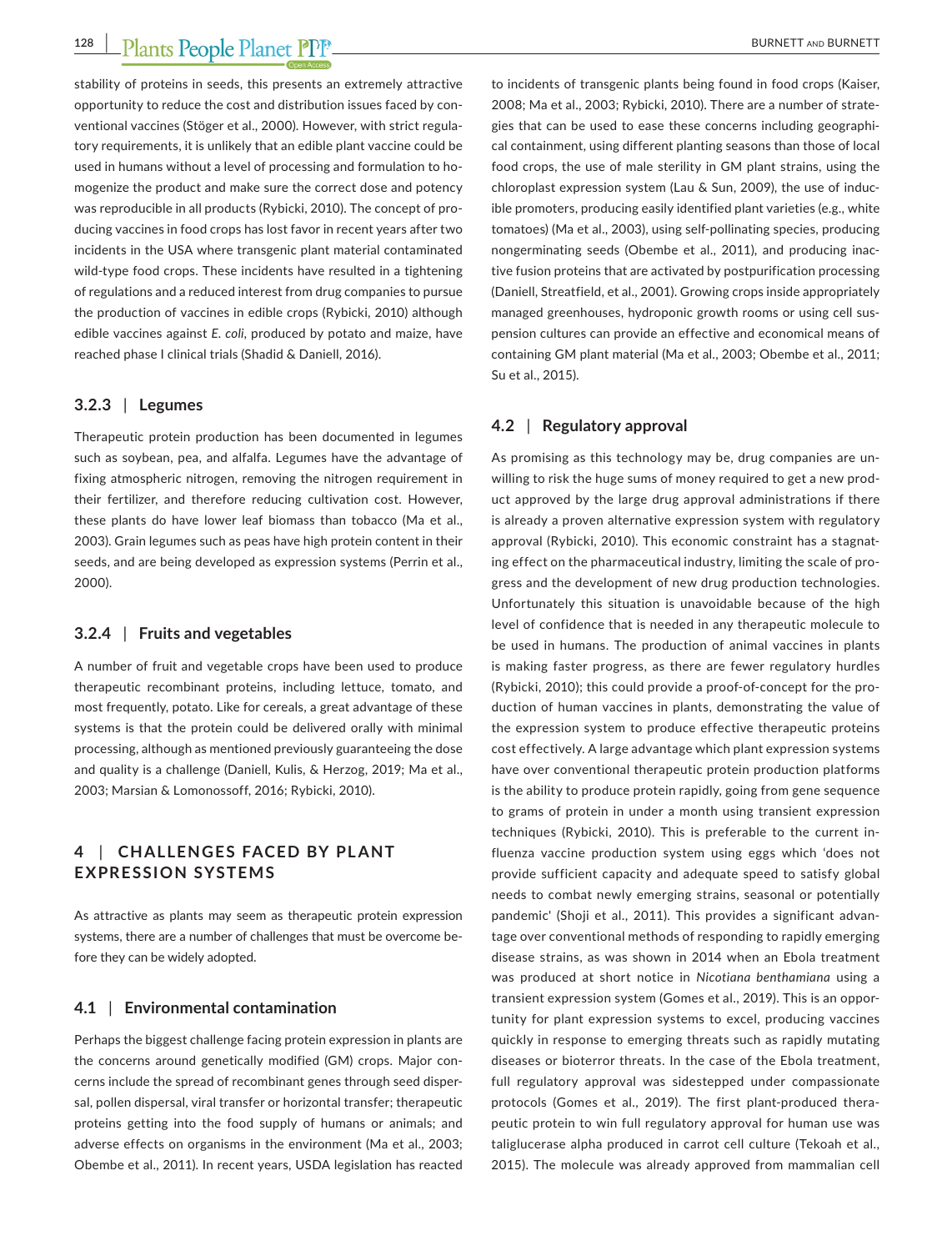culture, so it was easier to transfer approval to a new production system than to bring an entirely new product through the regula‐ tory process (Gomes et al., 2019). These advances will undoubtedly make it easier for further drugs to be licenced in future and pharmaceutical companies should now be more likely to consider plant expression systems (Davies, 2010).

#### **4.3** | **Protein stability**

The stability of expressed proteins is a concern which has significant bearing on the overall viability of the expression system. The solutions to unstable protein breakdown are dependent on the individual recombinant protein being expressed, but could include the following: the creation of fusion proteins with a stabilizing peptide co-expressed with the therapeutic protein (this method can also facilitate downstream processing with the use of affinity tags); protein targeting to seeds, oil bodies or protein storage vacuoles; freeze‐drying plant material in order to preserve expressed proteins; and for proteins that do not require glycosyla‐ tion the chloroplast expression system is ideal for maximizing pro‐ tein yield, stability and accumulation (Daniell et al., 2019; Obembe et al., 2011).

#### **4.4** | **Posttranslational modifications**

The plant proteome is highly plastic, facilitating extensive engineer‐ ing: the simultaneous co-expression of many proteins enables complex protein production pathways to be established, allowing the possibility of complex glycosylation engineering (Margolin et al., 2018). Whilst plants have a similar glycosylation mechanism to humans, there are differences in terms of N‐glycan composition—notably the addition of  $α1-3$  fucose and  $β1-2xy$  lose and the absence of  $α1-6$  fucose, glucose and sialic acid residues (Obembe et al., 2011). These differences can have drastic effects on the distribution, half-life in serum, activity, and immunogenicity of therapeutic proteins (Twyman et al., 2003). While safety concerns may be unwarranted (Ma et al., 2003), there is no doubt that consistent human‐like N‐glycosylation is a vital goal in the production of some therapeutic proteins such as monoclonal anti‐ bodies (Raju, Briggs, Borge, & Jones, 2000). However, there are thera‐ peutic proteins which may not require such specific posttranslational modification, and these proteins may be better suited to production in plants. There are several strategies proposed to overcome the prob‐ lem of nonhuman N‐glycosylation: in vitro modification using purified human β1‐4 galactosyltransferase and sialyltransferase enzymes (Blixt, Allin, Pereira, Datta, & Paulson, 2002), knock‐out/knock‐down of the native plant fucosyltransferase and xylyltransferase enzymes (Twyman et al., 2003), and expressing human  $β1-4$  galactosyltransferase in the transgenic plant (Bakker et al., 2001). Recombinant viral structural pro‐ teins may be readily produced in plants, but viral glycoproteins pose a similar challenge to mammalian glycoproteins (Margolin et al., 2018). The issue of glycosylation, whilst challenging, is not insurmountable: plant‐derived influenza haemagglutinin, the only viral glycoprotein to have been tested in humans, has successfully been engineered with

glycans at all possible sites and is anticipated to have FDA approval by 2020 (Le Mauff et al., 2015; Margolin et al., 2018; Ward et al., 2014); a suite of viral glycoprotein vaccine candidates against a range of dis‐ eases—including influenza, HIV, and Ebola—have been expressed in plants, summarized by Margolin et al. (2018). Finally, chloroplast ex‐ pression provides a 'blank slate' for in vitro or in vivo glycoengineering without interfering with the native glycosylation mechanism. Although the ability of chloroplasts to add posttranslational modifications is not fully understood, they have been shown to have the capabilities for phosphorylation, lipidation and forming disulphide bonds (Zhang, Shanmugaraj, & Daniell, 2017; Zhang, Li, et al., 2017).

### **5** | **PERSPEC TIVES AND FUTURE DIRECTIONS**

The potential market for therapeutic proteins is huge, with products ranging from antibodies to hormones and enzymes to vaccines. Each type of recombinant protein has its own production challenges and these will inevitably match up with the strengths of the different expression systems available.

The relatively short time it takes to go from sequence to produc‐ ing grams of protein, using high yield transient expression systems such as Magnifection is a major advantage plants have over other expression systems. This strength lends itself to the production of vaccines to treat emerging or rapidly mutating diseases such as influenza or bioterror threats. There is also the potential for small production runs using this technology, for orphan diseases with a small number of patients, or perhaps even personalized treatments. The rapid production combined with the ability to grow transgenic plants in low cost greenhouses could greatly reduce the otherwise high cost of protein drugs for rare diseases.

As the therapeutic protein market matures, patents will expire, allowing the production of "biosimilars"-copies of the original, licensed protein produced off patent (Davies, 2010). Plant expression systems, for example a high yield chloroplast expression system, could allow the production of these proven drugs on a much larger scale and at a lower cost, grown in greenhouses or perhaps in the field (with the appropriate containment strategies in place). With the current state of glycoengineering in plants these therapeutic proteins could not require essential, human‐like N‐glycosylation as this is not yet available in plants (Strasser, 2016). But with progress in engineering, the glycosylation pathway, and in vitro glycosylation procedures, N‐glcosylated therapeutic proteins produced in plants could be a possibility in the near future.

One of the largest barriers to widespread acceptance of plant expression systems is the lack of regulatory approval, although there are plant produced recombinant protein products on the market most are either diagnostic, veterinary or classed as med‐ ical devices, which are not required to meet the high standards of drugs for human use (Lico et al., 2012). The difficulty and cost of gaining this approval currently outweighs the benefits of using plants to produce therapeutic proteins. One supposed benefit of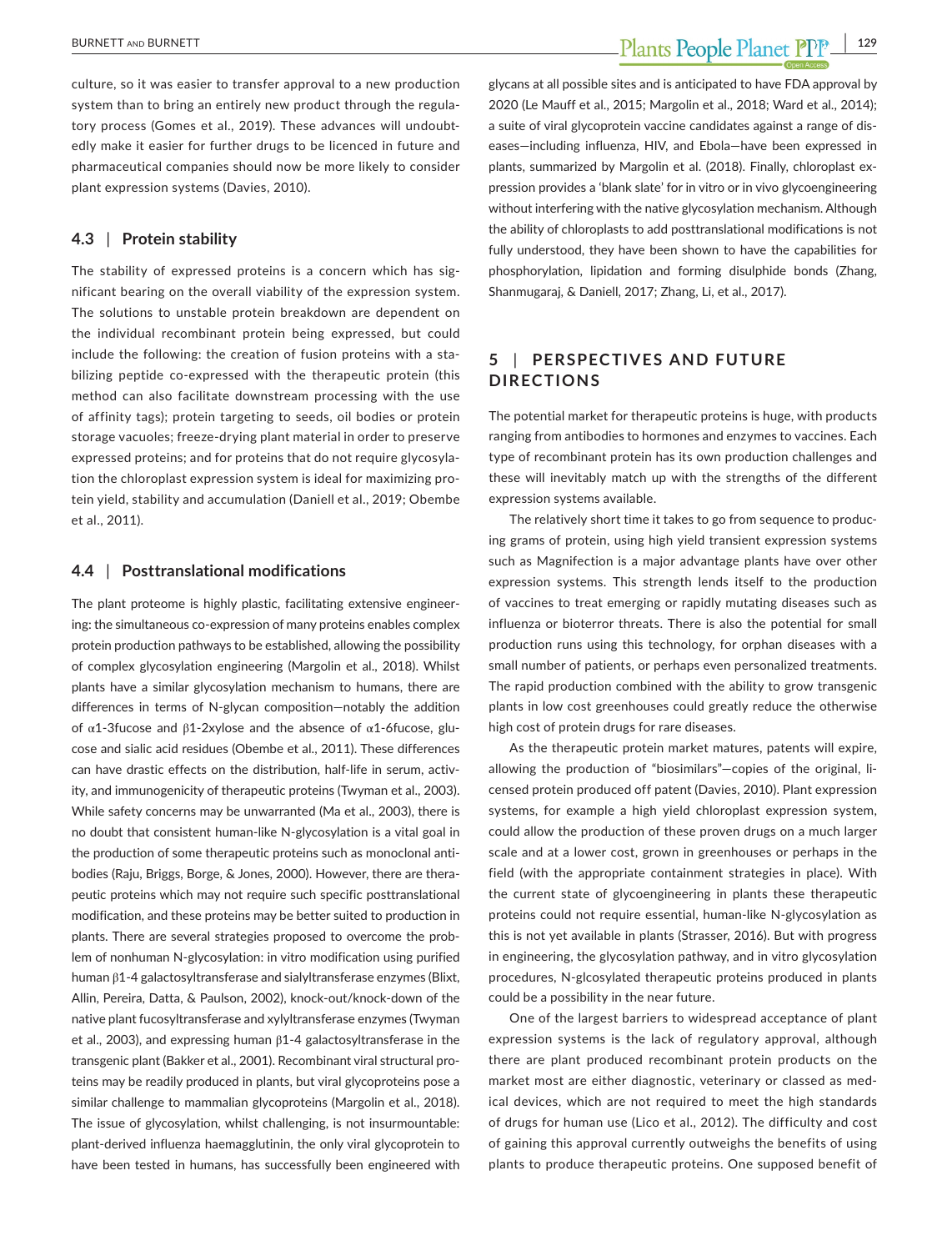## **130 |**  BURNETT and BURNETT

plant expression systems is low cost and high scalability. While it is true that plants have the potential to produce more protein more cheaply than mammalian cell culture, for example, this only has a limited impact on the overall cost of producing a therapeutic protein drug. The major part of the cost is in purification of the product, which would essentially be the same in the cell extract of a plant or mammalian cell. If protein harvest and purification could be done at a lower cost in plants, most likely through target‐ ing the expression to certain storage bodies such as seeds, which have a lower volume of water, or nectar which has few other contaminants from which to extract the protein, the economic ben‐ efit of using a plant expression system would be much greater. Alternatively, if purification can be sidestepped entirely such as in the example of coagulation factor IX in lettuce leaves for the treatment of hemophilia B, plant expression systems become hugely attractive (Su et al., 2015).

Plants may also be considered safer than many other expression systems, since they do not constitutively produce endotoxins, or naturally support the growth of viruses or prions with the potential for infecting humans (Moustafa et al., 2016).

As the understanding of recombinant protein expression systems increases and their limitations are fully understood, companies will be able to make informed choices on the ideal expression systems available to produce a specific therapeutic protein. Plant expression systems will no doubt fit into this landscape, but how much they are utilized relies on how effectively the challenges can be overcome.

#### **ACKNOWLEDGEMENTS**

M.J.B.B. was supported by a Biotechnology and Biological Sciences Research Council Master's degree scholarship at the University of Sheffield and by the Margaret Claire Ryan Fellowship Fund at the Yale Jackson Institute for Global Affairs. A.C.B. was supported by the United States Department of Energy contract No. DE‐SC0012704 to Brookhaven National Laboratory.

#### **AUTHOR CONTRIBUTIONS**

M.J.B.B. carried out the literature review, drafted the manuscript, and prepared the figure, box and table. M.J.B.B. and A.C.B. devel‐ oped the manuscript. A.C.B. prepared the manuscript for publication.

#### **ORCID**

*Angela C. Burnett* <https://orcid.org/0000-0002-2678-9842>

#### **REFERENCES**

Bakker, H., Bardor, M., Molthoff, J. W., Gomord, V., Elbers, I., Stevens, L. H., … Bosch, D. (2001). Galactose‐extended glycans of antibodies produced by transgenic plants. *Proceedings of the National Academy*  *of Sciences of the United States of America*, *98*(5), 2899–2904. [https://](https://doi.org/10.1073/pnas.031419998) [doi.org/10.1073/pnas.031419998](https://doi.org/10.1073/pnas.031419998)

- Barnes, L. M., Bentley, C. M., & Dickson, A. J. (2003). Stability of protein production from recombinant mammalian cells. *Biotechnology and Bioengineering*, *81*(6), 631–639. <https://doi.org/10.1002/bit.10517>
- Blixt, O., Allin, K., Pereira, L., Datta, A., & Paulson, J. C. (2002). Efficient chemoenzymatic synthesis of O‐linked sialyl oligosaccharides. *Journal of the American Chemical Society*, *124*(20), 5739–5746. [https](https://doi.org/10.1021/ja017881+) [://doi.org/10.1021/ja017881+](https://doi.org/10.1021/ja017881+)
- Breithaupt, H. (1999). A spoon full of honey. *Nature Biotechnology*, *17*(9), 838–838. <https://doi.org/10.1038/12795>
- Collares, T., Bongalhardo, D. C., Deschamps, J. C., & Moreira, H. L. M. (2005). Transgenic animals : The melding of molecular biology and animal reproduction. *Animal Reproduction*, *2*, 11–27.
- Daniell, H., & Jin, S. (2015). The engineered chlorpoplast genome just got smarter. *Trends in Plant Science*, *20*(10), 622–640.
- Daniell, H., Kulis, M., & Herzog, R. (2019). Plant cell-made protein antigents for induction of Oral tolerance. *Biotechnology Advances*, [https](https://doi.org/10.1016/j.biotechadv.2019.06.012) [://doi.org/10.1016/j.biotechadv.2019.06.012](https://doi.org/10.1016/j.biotechadv.2019.06.012)
- Daniell, H., Lee, S. B., Panchal, T., & Wiebe, P. O. (2001). Expression of the native cholera toxin B subunit gene and assembly as func‐ tional oligomers in transgenic tobacco chloroplasts. *Journal of Molecular Biology*, *311*(5), 1001–1009. [https://doi.org/10.1006/](https://doi.org/10.1006/jmbi.2001.4921) [jmbi.2001.4921](https://doi.org/10.1006/jmbi.2001.4921)
- Daniell, H., Lin, C., Yu, M., & Chang, W. (2016). Chloroplast genomes: Diversity, evolution, and applications in genetic engineering. *Genome Biology.*, *17*, 134. <https://doi.org/10.1186/s13059-016-1004-2>
- Daniell, H., Streatfield, S. J., & Wycoff, K. (2001). Medical molecular farming: Production of antibodies, biopharmaceuticals and edible vaccines in plants. *Trends in Plant Science*, *6*(5), 219–226. [https://doi.](https://doi.org/10.1016/S1360-1385(01)01922-7) [org/10.1016/S1360-1385\(01\)01922-7](https://doi.org/10.1016/S1360-1385(01)01922-7)
- D'Aoust, M., Couture, M. M., Charland, N., Trépanier, S., Landry, N., Ors, F., & Vézina, L. (2010). The production of hemagglutinin‐based virus‐ like particles in plants: A rapid, efficient and safe response to pan‐ demic influenza. *Plant Biotechnology Journal*, *8*, 607–619. [https://doi.](https://doi.org/10.1111/j.1467-7652.2009.00496.x) [org/10.1111/j.1467-7652.2009.00496.x](https://doi.org/10.1111/j.1467-7652.2009.00496.x)
- Davies, H. M. (2010). Commercialization of whole-plant systems for biomanufacturing of protein products: Evolution and prospects. *Plant Biotechnology Journal*, *8*(8), 845–861.
- DeFrees, S., Wang, Z.‐G., Xing, R., Scott, A. E., Wang, J., Zopf, D., … Clausen, H. (2006). GlycoPEGylation of recombinant therapeutic proteins produced in *Escherichia coli*. *Glycobiology*, *16*(9), 833–843. <https://doi.org/10.1093/glycob/cwl004>
- Demain, A. L., & Vaishnav, P. (2009). Production of recombinant proteins by microbes and higher organisms. *Biotechnology Advances*, *27*(3), 297–306. <https://doi.org/10.1016/j.biotechadv.2009.01.008>
- Fernández‐San Millán, A., Mingo‐Castel, A., Miller, M., & Daniell, H. (2003). A chloroplast transgenic approach to hyper‐express and pu‐ rify human serum albumin, a protein highly susceptible to proteo‐ lytic degradation. *Plant Biotechnology Journal*, *1*(2), 71–79. [https://doi.](https://doi.org/10.1046/j.1467-7652.2003.00008.x) [org/10.1046/j.1467-7652.2003.00008.x](https://doi.org/10.1046/j.1467-7652.2003.00008.x)
- Fischer, R., & Emans, N. (2000). Molecular farming of pharmaceutical proteins. *Transgenic Research*, *9*(4–5), 279–299; Discussion 277.
- Ghaderi, D., Zhang, M., Hurtado-Ziola, N., & Varki, A. (2012). Production platforms for biotherapeutic glycoproteins. Occurrence, impact, and chal‐ lenges of non‐human sialylation. *Biotechnology and Genetic Engineering Reviews*, *28*(1), 147–175. <https://doi.org/10.5661/bger-28-147>
- Giritch, A., Marillonnet, S., Engler, C., van Eldik, G., Botterman, J., Klimyuk, V., & Gleba, Y. (2006). Rapid high‐yield expression of full‐ size IgG antibodies in plants coinfected with noncompeting viral vectors. *Proceedings of the National Academy of Sciences of the United States of America*, *103*(40), 14701–14706. [https://doi.org/10.1073/](https://doi.org/10.1073/pnas.0606631103) [pnas.0606631103](https://doi.org/10.1073/pnas.0606631103)
- Gomes, C., Oliveira, F., Vieira, S. I., & Duque, A. S. (2019). Prospects for the production of recombinant therapeutic proteins and peptides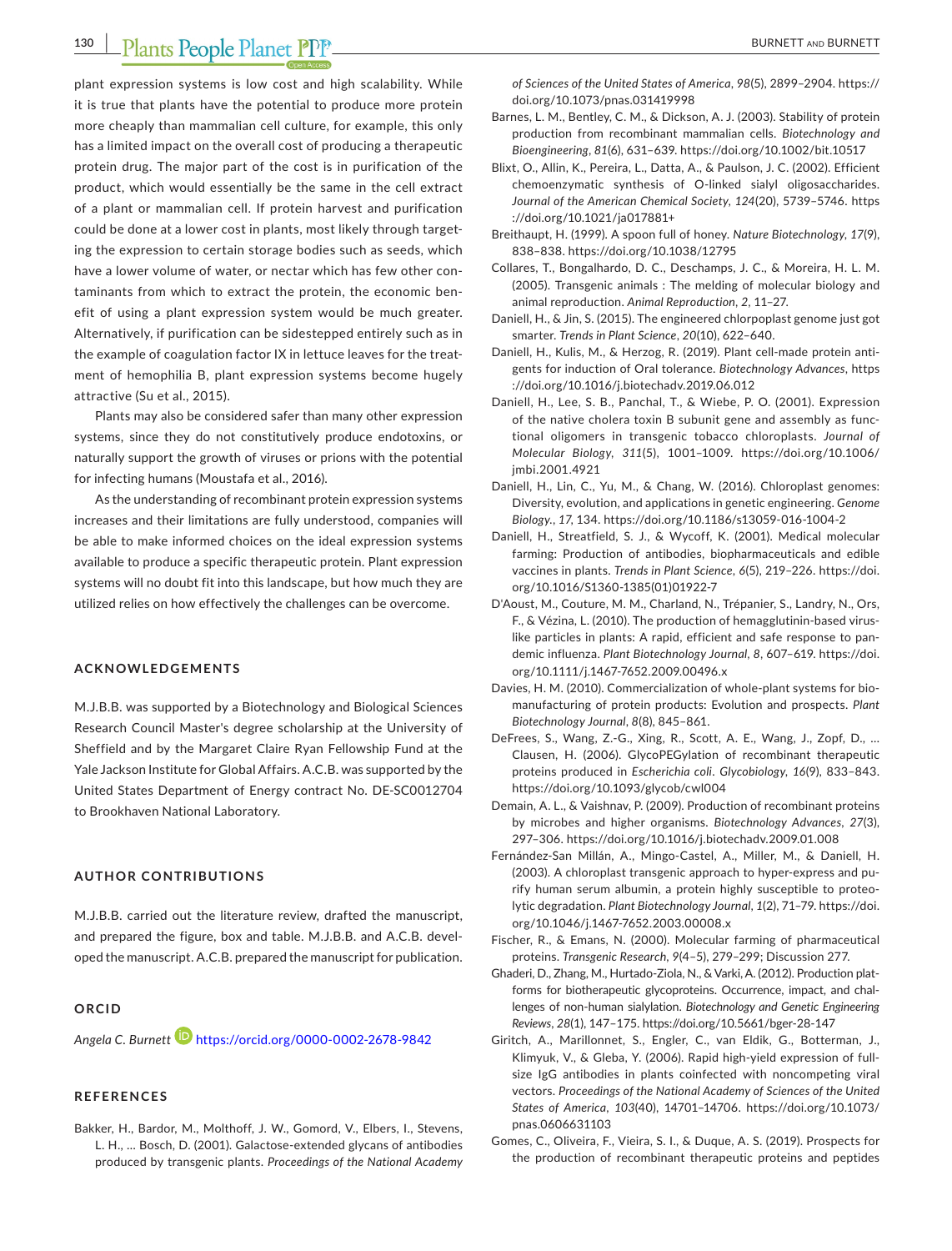in plants: special focus on angiotensin I-converting enzyme inhibitory (ACEI) peptides. In F. Jamal (Ed) *Genetic EngineeriSng*. London: IntechOpen. <https://doi.org/10.5772/intechopen.84419>

- Gomord, V., Chamberlain, P., Jefferis, R., & Faye, L. (2005). Biopharmaceutical production in plants: Problems, solutions and opportunities. *Trends in Biotechnology*, *23*(11), 559–565. [https://doi.](https://doi.org/10.1016/j.tibtech.2005.09.003) [org/10.1016/j.tibtech.2005.09.003](https://doi.org/10.1016/j.tibtech.2005.09.003)
- Gomord, V., Fitchette, A.‐C., Menu‐Bouaouiche, L., Saint‐Jore‐Dupas, C., Plasson, C., Michaud, D., & Faye, L. (2010). Plant‐specific gly‐ cosylation patterns in the context of therapeutic protein pro‐ duction. *Plant Biotechnology Journal*, *8*(5), 564–587. [https://doi.](https://doi.org/10.1111/j.1467-7652.2009.00497.x) [org/10.1111/j.1467-7652.2009.00497.x](https://doi.org/10.1111/j.1467-7652.2009.00497.x)
- High, S., Lecomte, F. J., Russell, S. J., Abell, B. M., & Oliver, J. D. (2000). Glycoprotein folding in the endoplasmic reticulum: A tale of three chaperones? *FEBS Letters*, *476*(1–2), 38–41. [https://doi.org/10.1016/](https://doi.org/10.1016/S0014-5793(00)01666-5) [S0014-5793\(00\)01666-5](https://doi.org/10.1016/S0014-5793(00)01666-5)
- Hood, E. E., Witcher, D. R., Maddock, S., Meyer, T., Baszczynski, C., Bailey, M., … Howard, J. A. (1997). Commercial production of avidin from transgenic maize: Characterization of transformant, production, pro‐ cessing, extraction and purification. *Molecular Breeding*, *3*, 291–306.
- Jaganathan, D., Ramasamy, K., Sellamuthu, G., Jayabalan, S., & Venkataraman, G. (2018). CRISPR for crop improvement: An up‐ date review. *Frontiers in Plant Science*, *9*, Article 985. [https://doi.](https://doi.org/10.3389/fpls.2018.00985) [org/10.3389/fpls.2018.00985](https://doi.org/10.3389/fpls.2018.00985)
- Janssen, B., & Gardner, R. C. (1990). Localized transient expression of GUS in leaf discs following ocultivation with *Agrobacterium*. *Plant Molecular Biology*, *14*(1), 61–72. <https://doi.org/10.1007/bf00015655>
- Kaiser, J. (2008). Is the drought over for pharming? *Science*, *320*(5875), 473–475. <https://doi.org/10.1126/science.320.5875.473>
- Kamionka, M. (2011). Engineering of therapeutic proteins production in *Escherichia coli*. *Current Pharmaceutical Biotechnology*, *12*(2), 268– 274. <https://doi.org/10.2174/138920111794295693>
- Kapila, J., Rycke, R. D., Montagu, M. V., & Angenon, G. (1997). An *Agrobacterium*‐mediated transient gene expression system for in‐ tact leaves. *Plant Science*, *122*(1), 101–108. [https://doi.org/10.1016/](https://doi.org/10.1016/S0168-9452(96)04541-4) [S0168-9452\(96\)04541-4](https://doi.org/10.1016/S0168-9452(96)04541-4)
- Kay, R., Chan, A., Daly, M., & McPherson, J. (1987). Duplication of CaMV 35S promoter sequences creates a strong enhancer for plant genes. *Science*, *236*(4806), 1299–1302. [https://doi.org/10.1126/scien](https://doi.org/10.1126/science.236.4806.1299) [ce.236.4806.1299](https://doi.org/10.1126/science.236.4806.1299)
- Kowarik, M., Numao, S., Feldman, M. F., Schulz, B. L., Callewaert, N., Kiermaier, E., … Aebi, M. (2006). N‐linked glycosylation of folded pro‐ teins by the bacterial oligosaccharyltransferase. *Science*, *314*(5802), 1148–1150. <https://doi.org/10.1126/science.1134351>
- Kozlowski, S., & Swann, P. (2006). Current and future issues in the man‐ ufacturing and development of monoclonal antibodies. *Advanced Drug Delivery Reviews*, *58*(5–6), 707–722. [https://doi.org/10.1016/j.](https://doi.org/10.1016/j.addr.2006.05.002) [addr.2006.05.002](https://doi.org/10.1016/j.addr.2006.05.002)
- Lagassé, H. A. D., Alexaki, A., Simhadri, V. L., Katagiri, N. H., Jankowski, W., Sauna, Z. E., & Kimchi‐Sarfaty, C. (2017). Recent advances in (therapeutic protein) drug development, *F1000Research*, *6*, 113.
- Lau, O. S., & Sun, S. S. M. (2009). Plant seeds as bioreactors for recombinant protein production. *Biotechnology Advances*, *27*(6), 1015–1022. <https://doi.org/10.1016/j.biotechadv.2009.05.005>
- Le Mauff, F., Mercier, G., Chan, P., Burel, C., Vaudry, D., Bardor, M., … Landry, N. (2015). Biochemical composition of haemagglutinin‐based influenza virus‐like particle vaccine produced by transient expres‐ sion in tobacco plants. *Plant Biotechnology Journal*, *13*, 717–725. [https](https://doi.org/10.1111/pbi.12301) [://doi.org/10.1111/pbi.12301](https://doi.org/10.1111/pbi.12301)
- Lico, C., Santi, L., Twyman, R. M., Pezzotti, M., & Avesani, L. (2012). The use of plants for the production of therapeutic human pep‐ tides. *Plant Cell Reports*, *31*(3), 439–451. [https://doi.org/10.1007/](https://doi.org/10.1007/s00299-011-1215-7) [s00299-011-1215-7](https://doi.org/10.1007/s00299-011-1215-7)
- Lim, Y., Wong, N. S. C., Lee, Y. Y., Ku, S. C. Y., Wong, D. C. F., & Yap, M. G. S. (2010). Engineering mammalian cells in bioprocessing–current

achievements and future perspectives. *Biotechnology and Applied Biochemistry*, *55*(4), 175–189. <https://doi.org/10.1042/BA20090363>

- Love, A. J., Chapman, S. N., Matic, S., Noris, E., Lomonossoff, G. P., & Taliansky, M. (2012). *In planta* production of a candidate vaccine against bovine papillomavirus type 1. *Planta*, *236*(4), 1305–1313. <https://doi.org/10.1007/s00425-012-1692-0>
- Ma, J.‐K.‐C., Drake, P. M. W., & Christou, P. (2003). The production of recombinant pharmaceutical proteins in plants. *Nature Reviews Genetics*, *4*(10), 794–805. <https://doi.org/10.1038/nrg1177>
- Manivasakam, P., Aubrecht, J., Sidhom, S., & Schiestl, R. H. (2001). Restriction enzymes increase efficiencies of illegitimate DNA inte‐ gration but decrease homologous integration in mammalian cells. *Nucleic Acids Research*, *29*(23), 4826–4833. [https://doi.org/10.1093/](https://doi.org/10.1093/nar/29.23.4826) [nar/29.23.4826](https://doi.org/10.1093/nar/29.23.4826)
- Margolin, E., Chapman, R., Williamson, A., Rybicki, E. P., & Meyers, A. E. (2018). Production of complex viral glycoproteins in plants as vaccine immunogens. *Plant Biotechnology Journal*, *16*, 1531–1545. [https://doi.](https://doi.org/10.1111/pbi.12963) [org/10.1111/pbi.12963](https://doi.org/10.1111/pbi.12963)
- Marsian, J., & Lomonossoff, G. P. (2016). Molecular pharming VLPs made in plants. *Current Opinion in Biotechnology*, *37*, 201–206. [https://](https://doi.org/10.1016/j.copbio.2015.12.007) [doi.org/10.1016/j.copbio.2015.12.007](https://doi.org/10.1016/j.copbio.2015.12.007)
- Meyer, H. P., Brass, J., Jungo, C., Klein, J., Wneger, J., & Mommers, R. (2008). An emerging star for therapeutic and catalytic protein pro‐ duction. *Bioprocess International*, 10–21.
- Miki, D., Zhang, W., Zeng, W., Feng, Z., & Zhu, J.‐K. (2018). CRISPR/ Cas9‐mediated gene targeting in Arabidopsis using sequential trans‐ formation. *Nature Communications*, *9*(1), Article 1967. [https://doi.](https://doi.org/10.1038/s41467-018-04416-0) [org/10.1038/s41467-018-04416-0.](https://doi.org/10.1038/s41467-018-04416-0)
- Montero‐Morales, L., & Steinkellner, H. (2018). Advanced plant‐based glycan engineering. *Frontiers in Bioengineering and Biotechnology*, *6*, 81.
- Moustafa, K., Makzhoum, A., & Trémouillaux‐Guiller, J. (2016). Molecular farming on rescue of pharma industry for next genera‐ tions. *Critical Reviews in Biotechnology*, *36*(5), 840–850. [https://doi.](https://doi.org/10.3109/07388551.2015.1049934) [org/10.3109/07388551.2015.1049934](https://doi.org/10.3109/07388551.2015.1049934)
- Obembe, O. O., Popoola, J. O., Leelavathi, S., & Reddy, S. V. (2011). Advances in plant molecular farming. *Biotechnology Advances*, *29*(2), 210–222. <https://doi.org/10.1016/j.biotechadv.2010.11.004>
- Pavlou, A. K., & Reichert, J. M. (2004). Recombinant protein therapeutics ‐ success rates, market trends and values to 2010. *Nature Biotechnology*, *22*(12), 1513–1519. <https://doi.org/10.1038/nbt1204-1513>
- Perrin, Y., Vaquero, C., Gerrard, I., Sack, M., Drossard, J., Stöger, E., … Fischer, R. (2000). Transgenic pea seeds as bioreactors for the pro‐ duction of a single‐chain Fv fragment (scFV) antibody used in cancer diagnosis and therapy. *Molecular Breeding*, *6*(4), 345–352.
- Rader, R. (2008). Expression systems for process and product improve‐ ment. *BioProcess International*, 4–8.
- Rader, R. A. (2012). FDA Biopharmaceutical Product Approvals and Trends: 2012. *BioProcess International*, *11*, 18–27.
- Raju, T. S., Briggs, J. B., Borge, S. M., & Jones, A. J. (2000). Species‐ specific variation in glycosylation of IgG: Evidence for the spe‐ cies‐specific sialylation and branch‐specific galactosylation and importance for engineering recombinant glycoprotein therapeu‐ tics. *Glycobiology*, *10*(5), 477–486. [https://doi.org/10.1093/glyco](https://doi.org/10.1093/glycob/10.5.477) [b/10.5.477](https://doi.org/10.1093/glycob/10.5.477)
- Rybicki, E. P. (2010). Plant‐made vaccines for humans and ani‐ mals. *Plant Biotechnology Journal*, *8*(5), 620–637. [https://doi.](https://doi.org/10.1111/j.1467-7652.2010.00507.x) [org/10.1111/j.1467-7652.2010.00507.x](https://doi.org/10.1111/j.1467-7652.2010.00507.x)
- Sahdev, S., Khattar, S. K., & Saini, K. S. (2008). Production of active eu‐ karyotic proteins through bacterial expression systems: A review of the existing biotechnology strategies. *Molecular and Cellular Biochemistry*, *307*(1–2), 249–264.
- Sethuraman, N., & Stadheim, T. A. (2006). Challenges in therapeutic gly‐ coprotein production. *Current Opinion in Biotechnology*, *17*(4), 341– 346. <https://doi.org/10.1016/j.copbio.2006.06.010>